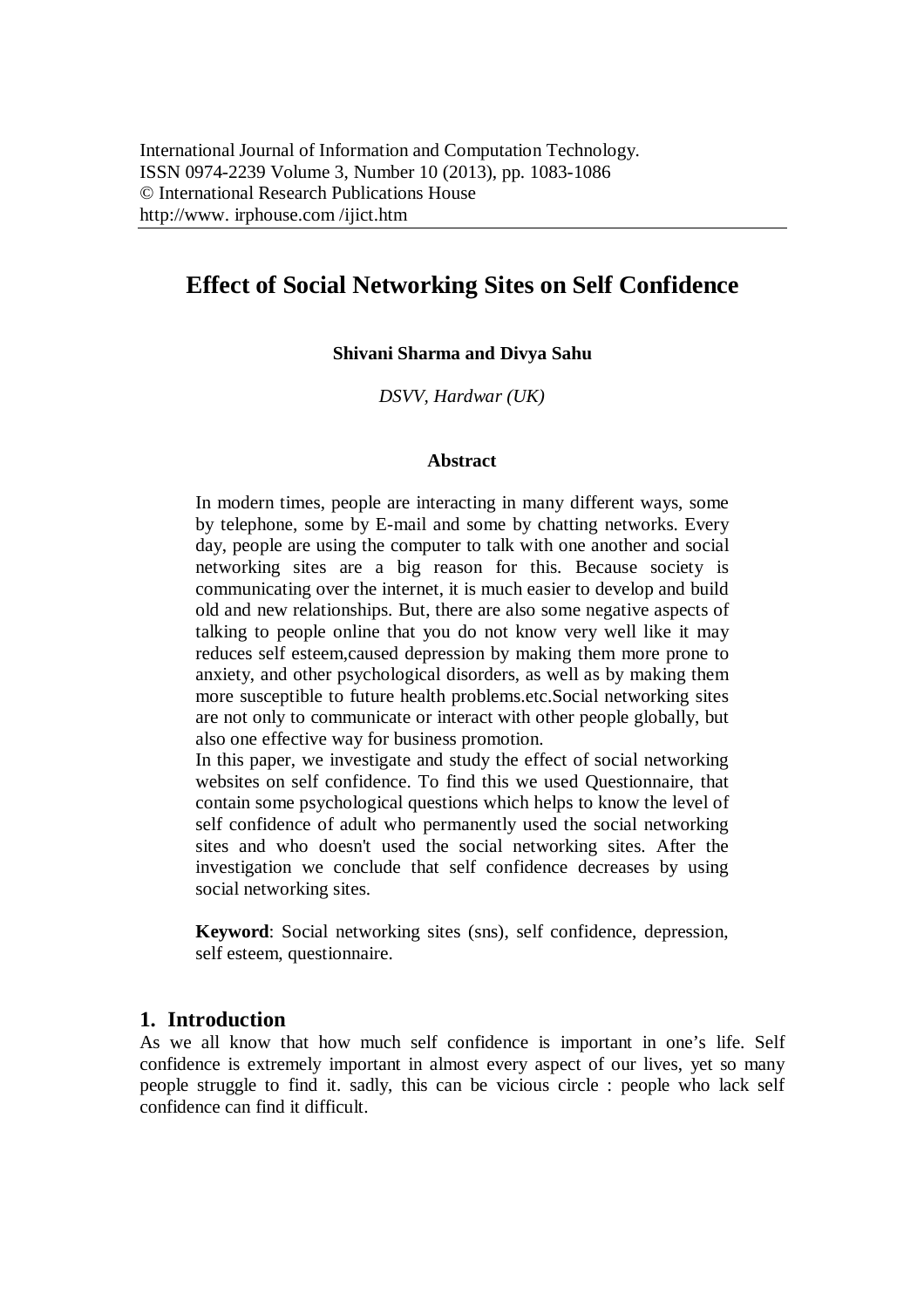At the most basic level, an internet online social network is an internet community where the individual interact often though the profile that represent their selves (and their network of connection) to others. Social network can grow rapidly and some – like FB can achieve mass market penetration in a few month since their inception.

While youngsters leads a life in mediated publics the fear is that their adolescence thoughts,musing and immature action might become a milestone around their neck, since the information will be embarrassingly accessible later on[1].one such speculation has to do with getting a job in adult life.

However, to participate in online social networking is also about the act of sharing yourself or your constructed identity with others.

Social networking specially catered to college and high social communities. Among online social network , FB stands out for two reasons ; it success both in terms of membership and quality of information on it ,and the fact that ,unlike other network created to young users ,the information is uniquely and personally identified. Accordingly social networking sites is of interest to researchers in two aspects either self confidence increases or self confidence decreases. Nowadays, millions of internet users regularly visit thousands of social website to keep linking with their friends, share their thoughts, photos, videos and discuss even about their daily-life. Social networks can be traced back to the first email which was sent in 1971 where two computers were sitting right next to each other. In 1987 Bulletin Board System exchanged data over phone lines with other users and lately in the same year the first copies of early web browsers were distributed through Usenet. Geocities was the first social website founded in 1994. Theglobe.com launched in 1995 and gave people the ability of interacting with others, personalize and publish their files on the Internet. In 1997, the America on Line (AOL) Instant Messenger was lunched. In 2002, Friend ster was lunched and within three months more than 3 million users were using it. In 2003, MySpace was lunched and in the following years many other social networking sites were lunched such as Face book in 2004, Twitter in 2006 etc.

For this we used the following data:-

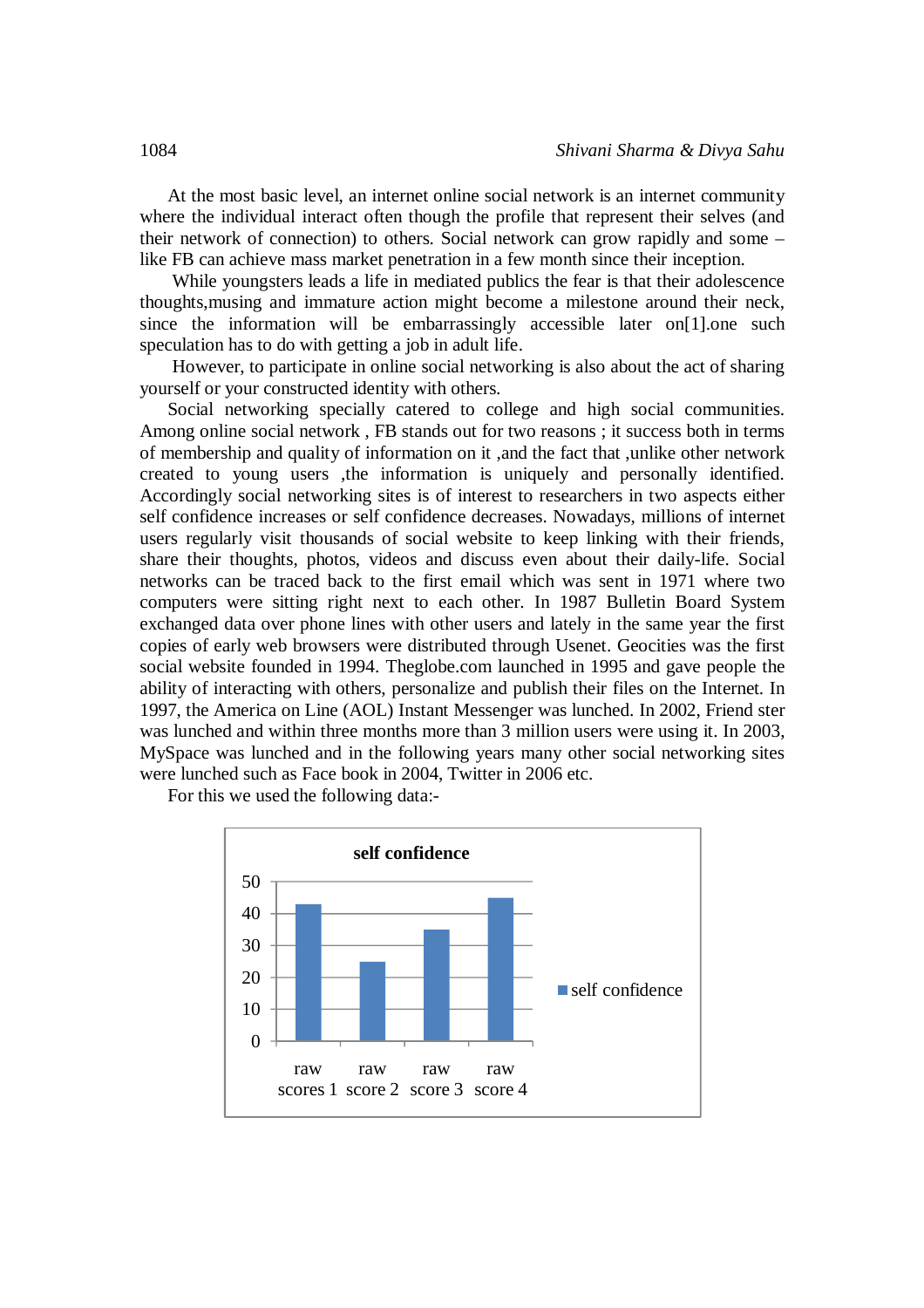| <b>Row scores</b> | Interpretation            |
|-------------------|---------------------------|
| 7 and below       | Very high self confidence |
| $8-19$            | High self confidence      |
| $20 - 32$         | Average self confidence   |
| 33-44             | Low self confidence       |
| 45 and above      | Very low self confidence  |

**Table 1:** Graph of users who uses sns more than 5 hours.

Table 2.Agnihotri's self confidence inventoryFrom the above discussion and interpretation we conclude that self confidence is decreases by using social networking sites more than 5 hours. According to table no. 1 we can say that adult who used social networking sites more than 5 hours are fall in the range of 35 to above 45 .

## **2. Future researches**

- 1. Comparison study of self confidence between male and female.
- 2. Comparison study of technophobia between live firm and naïve users.
- 3. To study the self confidence of the users who surf and not surf social networking sites.
- 4. Comparison study of technophobia between male and female.

## **3. Conclusion**

Social networking sites have become common among children ,teenage ,adults,and also among old people.It is a very common pastime and also the most convinent means to connect to the people,whom we cannot meet or connect through phone. we can also video chat,voice chat, do video conferencing with the friends added in our friend's list.this is the most important feature provided by such sites.even jobs can be searched on these sites.but apart from these we have to think about another side also how it is affect our psychological factors?In this research paper we try to discuss one of such psychological factor i.e…self confidence.We think that advancement of new technology in general and social websites in particular will bring a psychological problems i.e it decreases our level of self-confidence.

## **References**

- [1] The [oxford Dictionary]. Compare *The Dictionary of Psychology* by yogesh chandra . Psychology Press, 1999. ISBN 1-58391-028-X. Online via Google Book Search.
- [2] Raj Persaud. *The Motivated Mind*. p. 295.